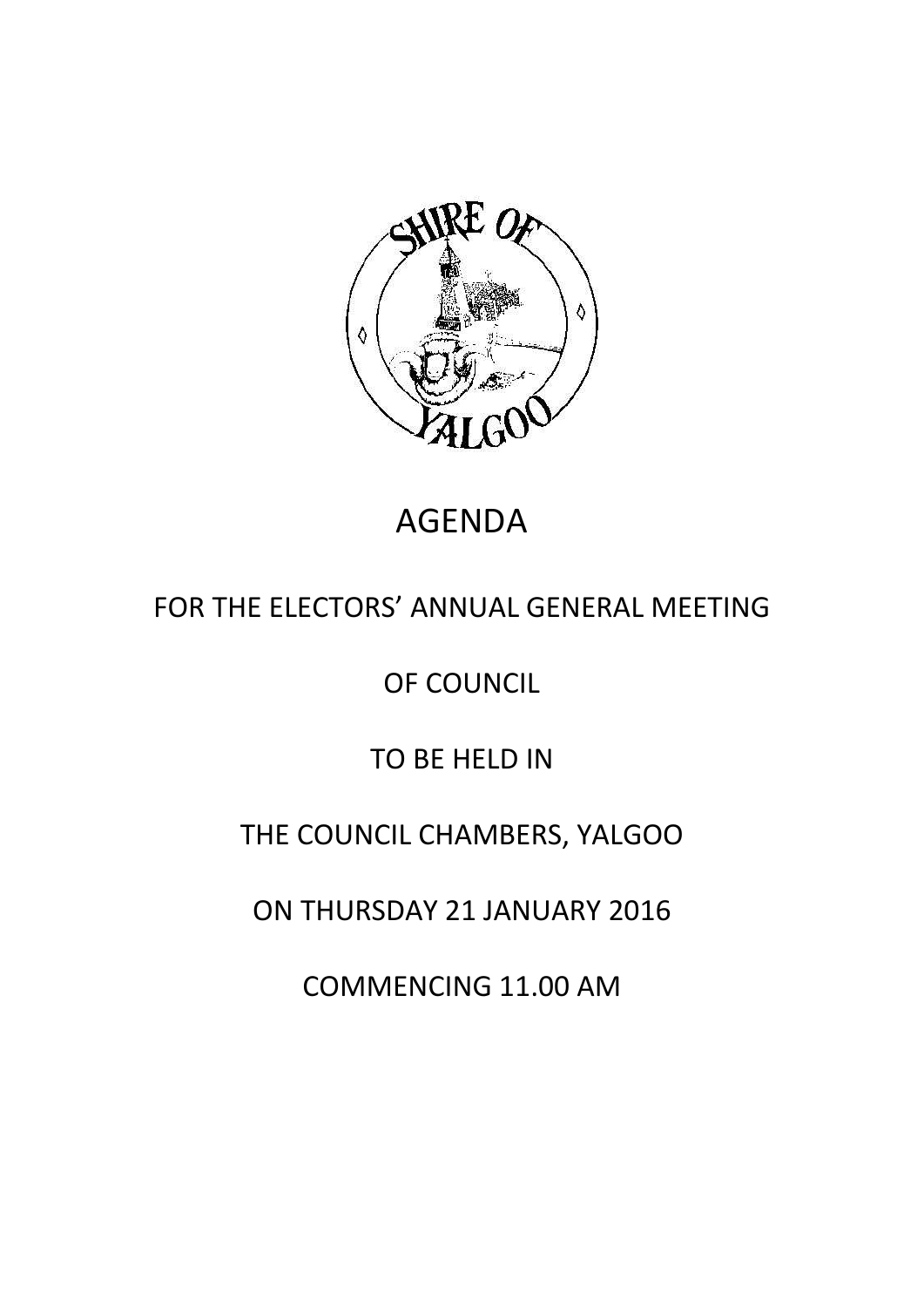### **CONTENTS**

| 1. |       |  |  |
|----|-------|--|--|
| 2. |       |  |  |
| 3. |       |  |  |
|    | 3.1   |  |  |
|    | 3.1.1 |  |  |
|    | 3.1.2 |  |  |
|    | 3.1.3 |  |  |
|    | 3.2   |  |  |
|    | 3.2.1 |  |  |
|    | 3.2.2 |  |  |
| 4. |       |  |  |